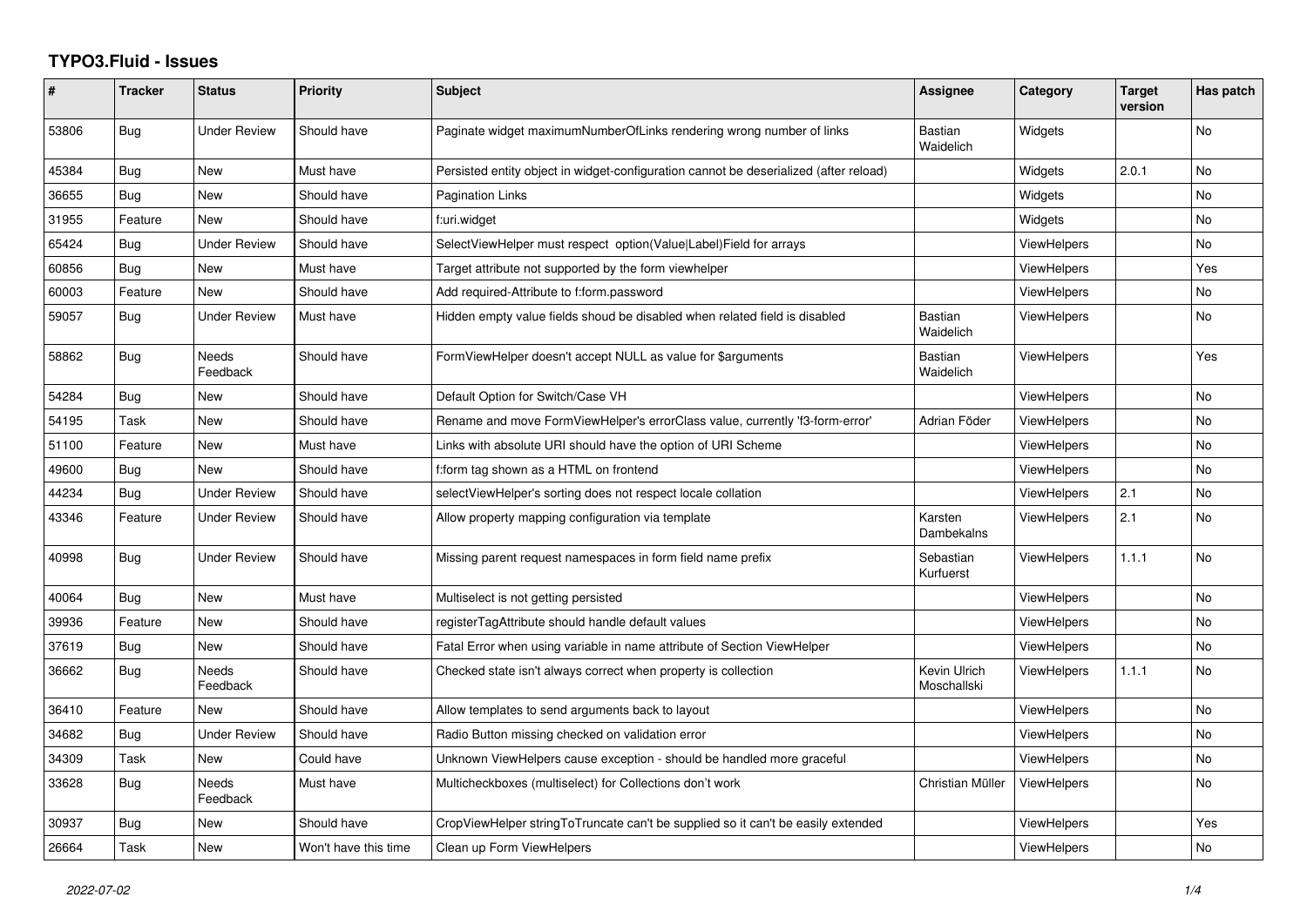| $\vert$ # | <b>Tracker</b> | <b>Status</b>       | <b>Priority</b>      | <b>Subject</b>                                                                                         | <b>Assignee</b>        | Category           | <b>Target</b><br>version | Has patch |
|-----------|----------------|---------------------|----------------------|--------------------------------------------------------------------------------------------------------|------------------------|--------------------|--------------------------|-----------|
| 26658     | Task           | <b>New</b>          | Won't have this time | Make Form ViewHelpers consistent                                                                       |                        | <b>ViewHelpers</b> |                          | <b>No</b> |
| 10911     | Task           | New                 | Should have          | Tx_Fluid_ViewHelpers_Form_AbstractFormViewHelper->renderHiddenIdentityField<br>should be more reliable |                        | ViewHelpers        |                          | <b>No</b> |
| 9950      | Task           | New                 | Should have          | Binding to nested arrays impossible for form-elements                                                  |                        | ViewHelpers        |                          |           |
| 8648      | Bug            | New                 | Should have          | format.crop ViewHelper should support all features of the crop stdWrap function                        |                        | ViewHelpers        |                          | No        |
| 8491      | Task           | Needs<br>Feedback   | Should have          | link.action and uri.action differ in absolute argument                                                 | Karsten<br>Dambekalns  | <b>ViewHelpers</b> |                          | No        |
| 5933      | Feature        | Accepted            | Should have          | Optional section rendering                                                                             | Sebastian<br>Kurfuerst | <b>ViewHelpers</b> |                          | No        |
| 3725      | Feature        | <b>New</b>          | Could have           | <b>CSS Engine</b>                                                                                      | Christian Müller       | <b>ViewHelpers</b> |                          | No        |
| 60181     | Feature        | <b>New</b>          | Could have           | Caching mechanism for Fluid Views/Templates                                                            |                        | View               |                          | <b>No</b> |
| 46289     | Bug            | Needs<br>Feedback   | Should have          | Enable Escaping Interceptor in XML request format                                                      |                        | View               | 2.0.1                    | <b>No</b> |
| 45394     | Task           | New                 | Should have          | Forwardport Unit test for standalone view                                                              |                        | View               |                          | No        |
| 43072     | Task           | New                 | Should have          | Remove TOKENS for adding templates fallback in Backporter                                              |                        | View               |                          | No        |
| 38369     | Bug            | New                 | Must have            | Resource ViewHelpers should not fall back to request package                                           |                        | View               |                          | No        |
| 8989      | Feature        | Needs<br>Feedback   | Could have           | Search path for fluid template files                                                                   |                        | View               |                          | No        |
| 62346     | Feature        | New                 | Could have           | f:comment should have high precende                                                                    |                        | Core               | 3.x                      | <b>No</b> |
| 51239     | Bug            | <b>Under Review</b> | Must have            | AbstractViewHelper use incorrect method signature for "\$this->systemLogger->log()"                    | Adrian Föder           | Core               |                          | Yes       |
| 46257     | Feature        | <b>Under Review</b> | Should have          | Add escape sequence support for Fluid                                                                  |                        | Core               |                          | No        |
| 39990     | Bug            | New                 | Should have          | Same form twice in one template: hidden fields for empty values are only rendered<br>once              |                        | Core               |                          | No        |
| 33551     | Bug            | New                 | Must have            | View helper values break out of a partial scope                                                        | Sebastian<br>Kurfuerst | Core               |                          | No        |
| 33394     | Feature        | Needs<br>Feedback   | Should have          | Logical expression parser for BooleanNode                                                              | Tobias Liebig          | Core               |                          | <b>No</b> |
| 32035     | Task           | <b>New</b>          | Should have          | Improve fluid error messages                                                                           |                        | Core               |                          | Yes       |
| 30555     | Feature        | New                 | Could have           | Make TagBuilder more extensible                                                                        |                        | Core               |                          | <b>No</b> |
| 27607     | Bug            | New                 | Must have            | Make Fluid comparisons work when first element is STRING, second is NULL.                              |                        | Core               |                          | No        |
| 12863     | Bug            | New                 | Should have          | Attributes of a viewhelper can't contain a '-'                                                         | Sebastian<br>Kurfuerst | Core               |                          | No        |
| 10472     | Feature        | New                 | Could have           | Fluid Standalone distribution                                                                          |                        | Core               |                          | No        |
| 7608      | Feature        | New                 | Could have           | Configurable shorthand/object accessor delimiters                                                      |                        | Core               |                          | Yes       |
| 4704      | Feature        | New                 | Should have          | Improve parsing exception messages                                                                     |                        | Core               |                          |           |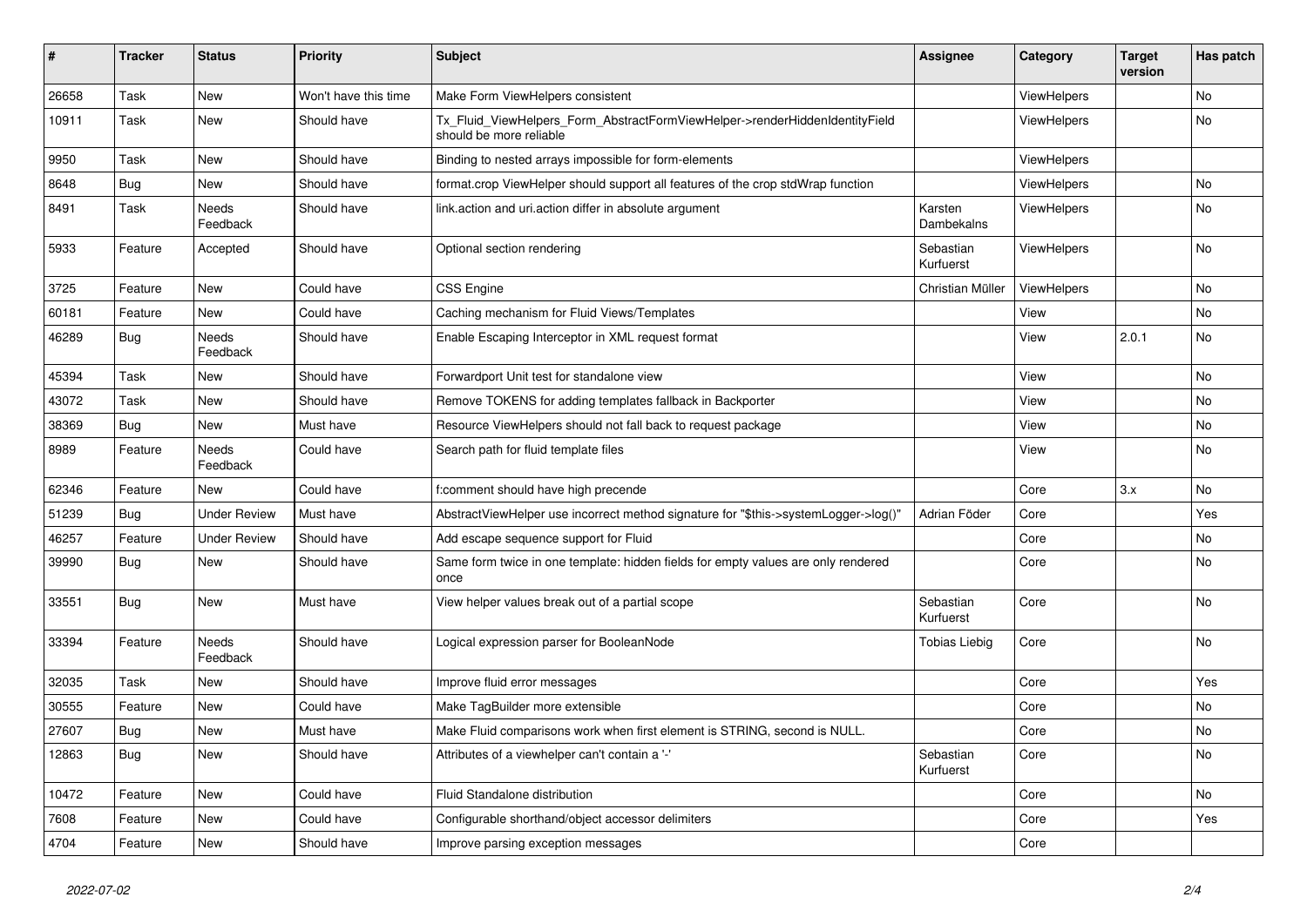| #     | <b>Tracker</b> | <b>Status</b>       | Priority    | Subject                                                                                       | <b>Assignee</b>       | Category | <b>Target</b><br>version | Has patch |
|-------|----------------|---------------------|-------------|-----------------------------------------------------------------------------------------------|-----------------------|----------|--------------------------|-----------|
| 3481  | Bug            | New                 | Should have | Use ViewHelperVariableContainer in PostParseFacet                                             |                       | Core     |                          | <b>No</b> |
| 1907  | Feature        | New                 | Could have  | Default values for view helpers based on context                                              |                       | Core     |                          |           |
| 60271 | Feature        | New                 | Should have | Paginate viewhelper, should also support arrays                                               |                       |          |                          | No        |
| 58983 | Bug            | New                 | Should have | format.date does not respect linebreaks and throws exception                                  |                       |          |                          | No        |
| 58921 | Bug            | New                 | Should have | f:form.* VHs crash if NOT inside f:form but followed by f:form                                |                       |          |                          | No        |
| 57885 | Bug            | New                 | Must have   | Inputs are cleared from a second form if the first form produced a vallidation error          |                       |          |                          | No        |
| 56237 | Task           | New                 | Should have | in-line (Condition) View Helpers should not evaluate on parsing                               |                       |          |                          | No        |
| 55008 | Bug            | <b>Under Review</b> | Should have | Interceptors should be used in Partials                                                       | Christian Müller      |          |                          | No        |
| 52640 | Feature        | <b>Under Review</b> | Should have | Create an UnlessViewHelper as opposite to the IfViewHelper                                    | Marc Neuhaus          |          |                          | No        |
| 52591 | Bug            | New                 | Should have | The Pagination Widget broken for joined objects                                               |                       |          |                          | No        |
| 52536 | Bug            | <b>Under Review</b> | Should have | Errorclass not set if no property-attribute set                                               |                       |          |                          |           |
| 52419 | Bug            | New                 | Should have | Wrong PHPDocs notation for default value inline f:translate viewhelper                        |                       |          | 2.0                      | No        |
| 51277 | Feature        | New                 | Should have | ViewHelper context should be aware of actual file occurrence                                  |                       |          |                          | No        |
| 50888 | Bug            | <b>Under Review</b> | Should have | WSOD by changing name of section and if Fluid caches are generated                            |                       |          |                          | No        |
| 49756 | Feature        | <b>Under Review</b> | Should have | Select values by array key in checkbox viewhelper                                             |                       |          |                          | No        |
| 49038 | Bug            | <b>New</b>          | Must have   | form.select does not select the first item if prependOptionValue is used                      |                       |          |                          | No        |
| 48355 | Feature        | New                 | Could have  | Assign output of viewhelper to template variable for further processing.                      |                       |          |                          |           |
| 47669 | Task           | New                 | Should have | FormViewHelper does not define the default request method                                     |                       |          |                          | No        |
| 47006 | Bug            | <b>Under Review</b> | Should have | widget identifier are not unique                                                              |                       |          |                          | No        |
| 46545 | Feature        | New                 | Should have | Better support for arrays in options of SelectViewHelper                                      |                       |          |                          | No        |
| 46091 | Task           | Needs<br>Feedback   | Should have | Show source file name and position on exceptions during parsing                               |                       |          |                          | No        |
| 45345 | Feature        | Needs<br>Feedback   | Should have | Easy to use comments for fluid that won't show in output                                      |                       |          |                          |           |
| 45153 | Feature        | New                 | Should have | f:be.menus.actionMenuItem - Detection of the current select option is insufficient            |                       |          |                          | No        |
| 43071 | Task           | New                 | Should have | Remove TOKENS for adding fallback teplates in B                                               |                       |          |                          | <b>No</b> |
| 42743 | Task           | New                 | Should have | Remove inline style for hidden form fields                                                    |                       |          |                          | No        |
| 42397 | Feature        | New                 | Should have | Missing viewhelper for general links                                                          |                       |          |                          | No        |
| 40081 | Feature        | New                 | Should have | Allow assigned variables as keys in arrays                                                    |                       |          |                          | No        |
| 38130 | Feature        | New                 | Should have | Checkboxes and multiple select fields should have an assignable default value                 |                       |          |                          | No        |
| 37095 | Feature        | New                 | Should have | It should be possible to set a different template on a Fluid TemplateView inside an<br>action | Christopher<br>Hlubek |          |                          | No        |
| 36559 | Feature        | New                 | Could have  | New widget progress bar                                                                       |                       |          |                          | Yes       |